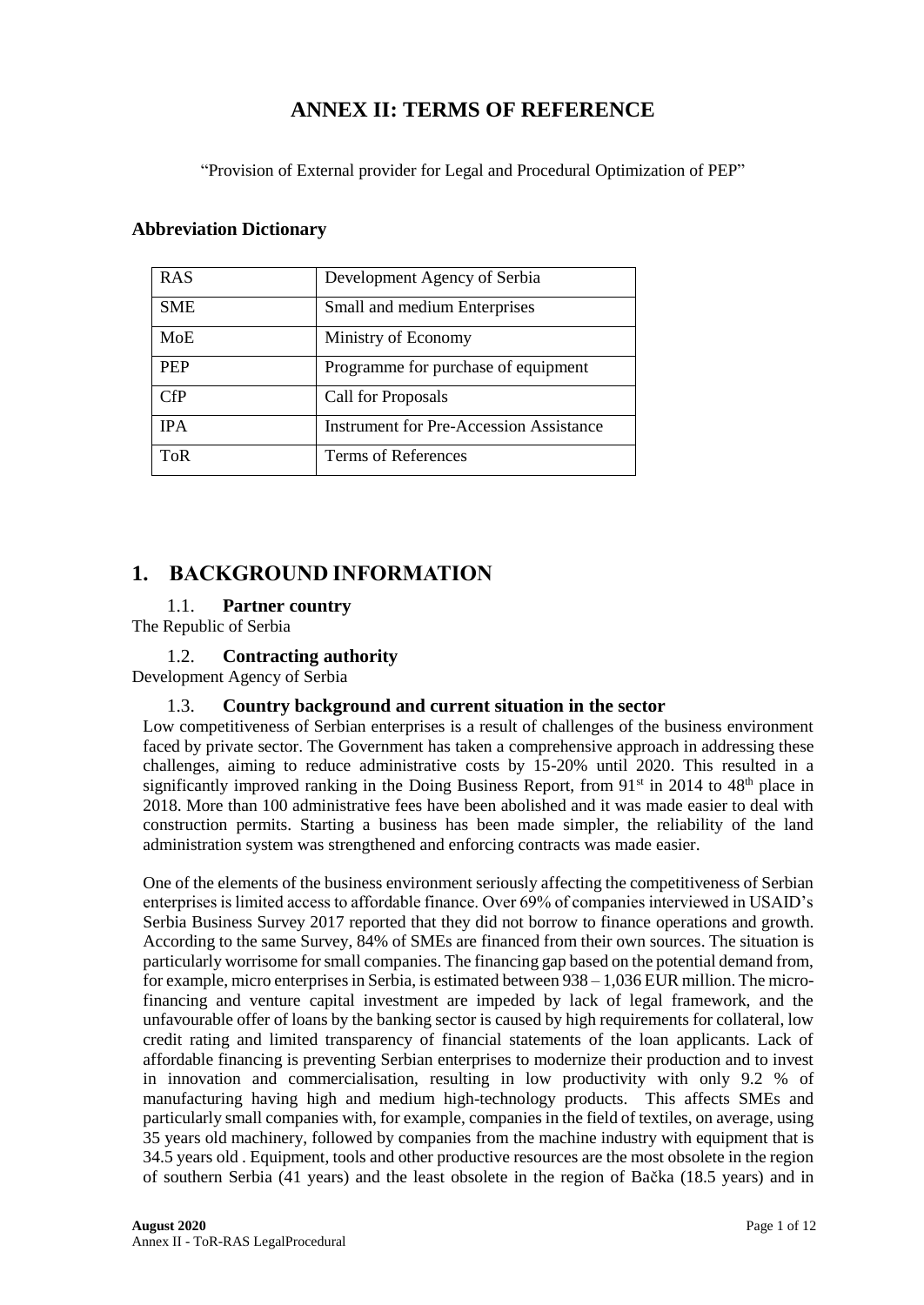Belgrade (20.5 years). Consequently, SMEs have less chance of producing high quality products able to compete on international markets on the basis of quality, quantity and unit costs.

The Competitiveness sector as a whole received EUR 1.782 billion of budget funds in the 2015- 2018 period, which amounts to average of 5.78% of the total budgetary funds allocated to all sectors. In regard to the origin of resources, the Competitiveness sector was predominantly funded by allocation of the internal (national) resources. The funding from the internal resources amounted to 1.318 EUR billion, relative to 200 EUR million funding from the external resources. In the structure of external funding, international loans generally dominated over international donations and EU assistance. The disbursement rate of the loans is 71%, which is the second highest disbursement rate among all other sectors. The largest amount of funds was allocated to Entrepreneurship and Competitiveness, and Research and Development and Innovation. Over the four years, 78% of total funds for the sector were allocated for these areas, showing the Government's strategic commitment towards private sector support and the knowledge-based economy. In the 2015-2018, EUR 70 million were allocated for that purpose. In 2019-2021, it is planned that the sector receives EUR 1.376 billion of total allocations for all sectors. In the forthcoming three years, 9% (or 57 EUR million) of the internal resources allocation for the Entrepreneurship and Competitiveness will be directed for the development of entrepreneurship. It will include support to SMEs to purchase equipment, invest in business operations and increase competitiveness of their products and services.

As part of the comprehensive approach, Serbia needs to continue to improve access to finance to SMEs and diversify existing funding mechanisms.

The sector strategy covering the Action relevant to the Terms of refrence is **Strategy to support the Development of SMEs, Entrepreneurship and Competitiveness (2015-2020) (SME Strategy): Pillar 1:** Improvement of business environment Dimension 1: Establishment of stimulating regulatory framework in accordance with demands and abilities of SMEs **Pillar 2**: Improvement of access to sources of funding Dimension 3: Improvement of the ability of SMEs to access various sources of funding; **Pillar 4**: Enhancing the sustainability and competitiveness of SMEs Dimension 1: Improvement the efficiency of the institutional support to business operations and development of SMEs and entrepreneurship Dimension 3: Improvement the functionality of the national innovation system.

#### 1.4. **Related programmes and other donor activities**

This Action is part of the Country Action Programme for the Republic Serbia for the year 2019-EU Support to Competitiveness, Research and Development and Innovation. Jointly with other actions from the Country Action Programme it will contribute to its overall objective to increase the competitiveness of the Serbian economy. Specifically, it addresses the need to strengthen the private sector's impact on the economy by increasing its business efficiency and their share in turnover, GDP and profitability. Through providing financial support for purchasing of new equipment, the Serbian companies will be more competitive and that leads to an increase in competitiveness of the Serbian economy. Regardless COVID-19 related support instruments, there are several national and regional EU funded project and initiatives which are relevant for improving access to finance for SMEs and with whom the proposed Action have supplementary scope and development approach. The Western Balkan Enterprise Development and Innovation Facility (WB EDIF) is improving access to finance for SMEs through its Equity (ENEF and ENIF), Lending (Regional Competitiveness Programme) and Guarantee instruments (GF I, GF II and "EU for Serbia –financing for SMEs"). Total funding for Serbia so far is more than EUR 205 mil and more than 1 200 SMEs benefited from the interventions. Nevertheless, instruments of this platform mostly support loans for working capital, equity investments or loans for upgrading production processes to EU standards in the fields of environmental protection, product safety and quality and occupational health and safety. Some instruments from WB EDIF have been extended at national level in Serbia: through ''EU for Serbia – Finance for SME'' (IPA 16) - 20 mil EUR for favourable loans for SMEs is allocated, while ''EBRD SME Competitiveness Support Programme'' got additional 10 million EUR funding for Serbia from the IPA 18 allocation. Important positive influence in terms of boosting banks credit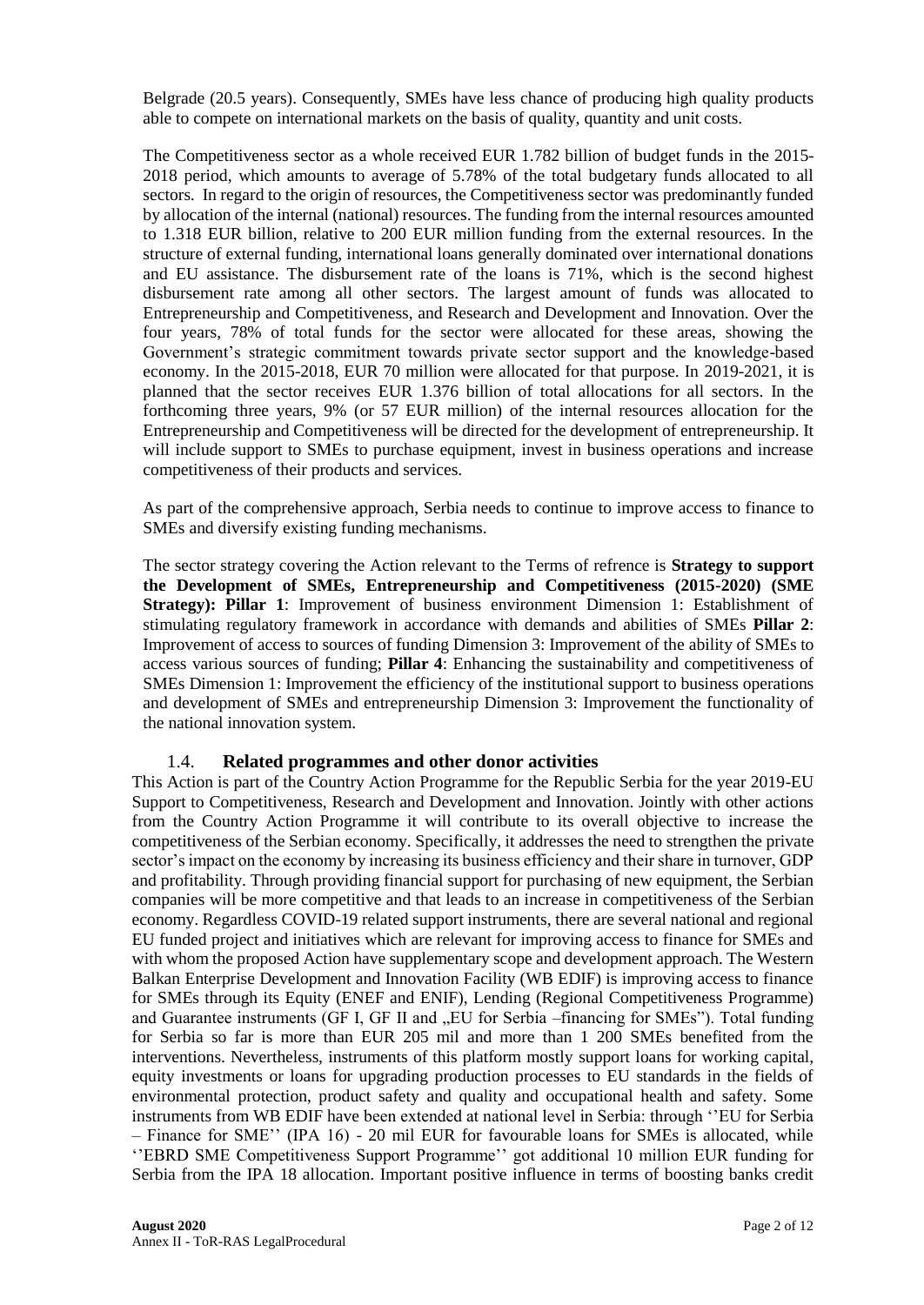activity towards SME sector have guarantee schemes financed from EU programs, i.e. COSME, EaSI and InnovFin. As already stated, the Action represents scaling up of well-established national PEP which has been developed with the support from USAID BEP program, while MIS software has been acquired with support from German bilateral co-operation.

# **2. OBJECTIVE, PURPOSE & EXPECTED RESULTS**

# 2.1. **Overall objective**

The overall objective of the project of which this contract will be a part is as follows:

Action "IPA 2019 – Direct Grant to the Development Agency (Action) of Serbia – Scaled up and technologically improved production capacity solutions among micro and small enterprises and entrepreneurs" shall contribute to increased competitiveness of the Serbian economy by supporting investment of micro, small and medium enterprises in modernization of production equipment and expansion of production.

The specific objective of the Action is to increase business efficiency of Serbian SMEs. In addition, action will strengthen capacities of national institutions to run complex development programs in future, funded from national or EU funds and provide inputs for adjustment of portfolio of support programs towards post-Covid recovery and longer - term development needs.

# 2.2. **Purpose**

The purposes of this contract are as follows:

- To contribute to successful achievement of the purpose of the Action, which is to provide scaling up of very successful national program Programme for purchase of equipment PEP. Trough providing financial support for purchasing of new equipment, the Serbian SMEs will expand and technologically improve production capacity which would lead to an increase in competitiveness of Serbian SMEs and consequently economy as whole;
- To provide Contracting Authority, with technical assistance, expertise and consulting related to implementation of Legal and procedural optimisation of Programme for purchase of equipment;

# 2.3. **Results to be achieved by the contractor**

- Full support to the Contracting Authority provided by Contractor to achieve results of successful implementation of the Action, in the scope of Legal and procedural optimisation of PEP
- Prepared General assessment and recommendations of the key legal aspects of the PEP which are largely based on the Final Report and recommendations of the State Audit Institution;
- Prepared Report and recommendations for in depth Legal and Procedural optimization of the PEP; including preparation of the draft documents and procedures for implementation of the PEP 2023.
- Capacity building programme for staff involved in the PEP implemented .through organization of several sets of team building and training sessions on selected topics.
- Customised Legal and procedural support services on demand during the PEP implementation

# **3. ASSUMPTIONS & RISKS**

# 3.1. **Assumptions underlying the project**

- Existence of sufficient and efficient absorption capacities for EU funds within contracting authority administration and relevant stakeholders;
- Timely and efficient cooperation of all involved stakeholders and experts;
- Relevant legislation remains unchanged.

## 3.2. **Risks**

- Global trends in changes related to interest rate;
- Lack of interest of sub beneficiaries in post COVID period;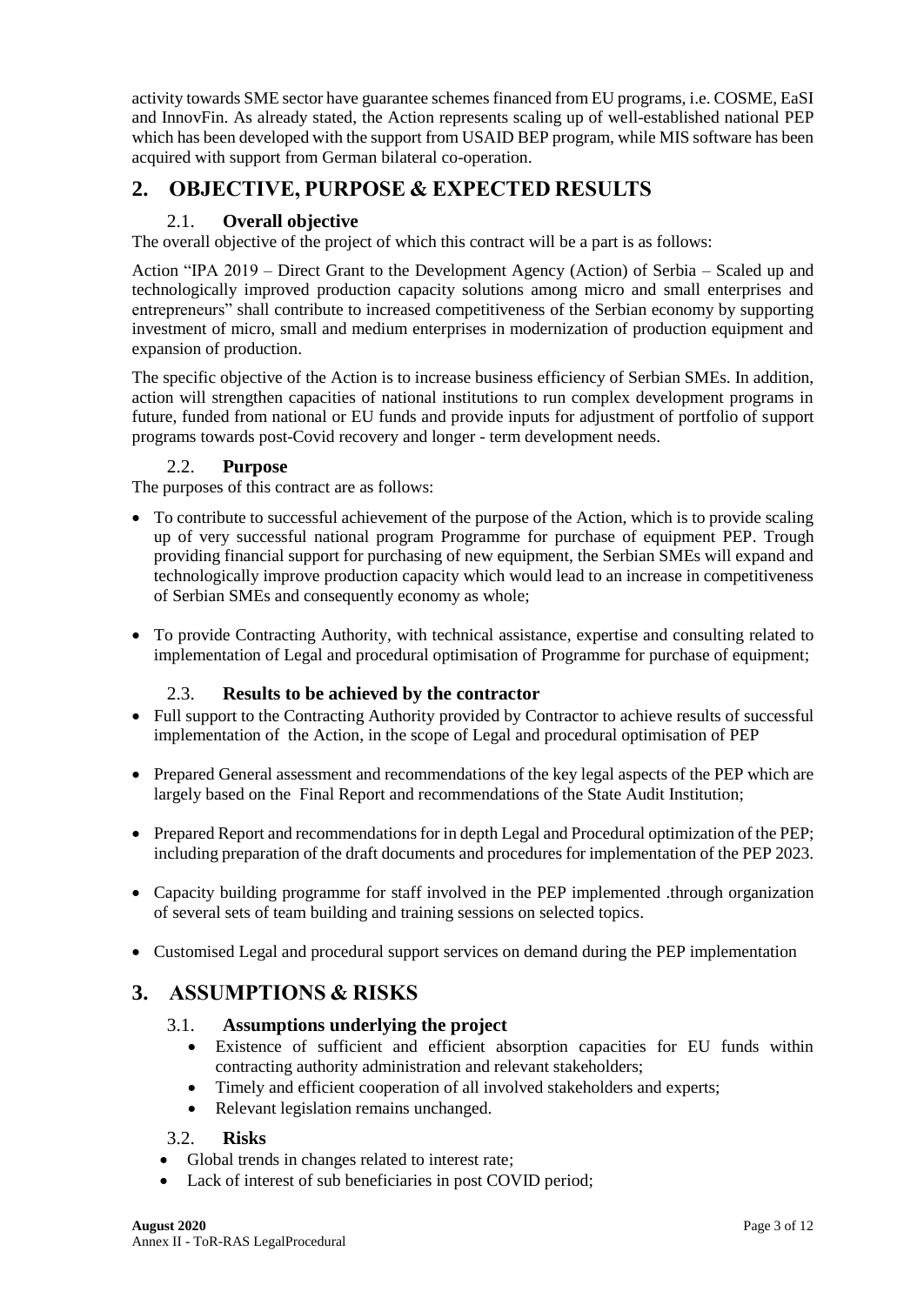- Lack of interest of the financial intermediaries in post COVID period:
- Not enough time to deliver and implement recommendations in time for PEP 2022;
- State Audit Institution Report not publicly available on time (first half of Dec. 21)

# **4. SCOPE OF THE WORK**

### 4.1. **General**

### **Project description**

Development Agency of Serbia (RAS) and Ministry of Economy have been awarded direct grant from IPA 2019 Programme, "IPA 2019 – Direct Grant to the Development Agency of Serbia – Scaled up and technologically improved production capacity solutions among micro and small enterprises and entrepreneurs" in 2021. The duration of implementation of Action (i.e. grant) is foreseen to be 48 months.

Purpose of the Action is to provide scaling up of very successful national program Programme for purchase of equipment PEP, which has been implemented in partnership with commercial banks and leasing companies for several previous years. Action will enable more favourable financing terms for SME investment loans, in terms of lower interest rates offered by the banks and elimination of hard collateral (i.e. mortgage), as requested collateral. Hence, it will support recovery of investments in SME sector after COVID-19 slow-down of the project. Trough providing financial support for purchasing of new equipment, the Serbian SMEs will expand and technologically improve production capacity which would lead to an increase in competitiveness of Serbian SMEs and consequently economy as whole.

Action shall be implemented through three main Components: Component 0 – Management of the Action; Component 1 – Implementation of PEP; Component 2 – Implementation of TA support.

The Component 1 will implement the PEP in 2022.

The following activities under the Component 1 are envisaged:

A1-Establishment of the legal basis for annual PEP cycle, i.e. adoption of a Decree by the Government

A2-Implementation of the CfP for the banks and leasing companies and contracting short listed banks/LC

- A3-Launching CfP for grant beneficiaries and outreach
- A4-Submission of Grant application together with credit/leasing request and evaluation
- A5-Contracting of sub-grant beneficiaries
- A6- Payment
- A7- Monitoring of sub-grant beneficiaries and reporting.

Detailed PEP Programme Manual with accompanying documentation is available on *https://ras.gov.rs/javni-poziv-za-dodelu-bespovratnih-sredstava-u-okviru-programa-podrske-mspza-nabavku-opreme-u-2021-godini.*

Technical assistance component will include independent audit of existing programme procedures from legal and procedural aspect and assure that procedures are transparent, open and applied on a fair and equal treatment basis in line with PRAG rules. For the purpose of this Action, following recommendations from audit, Ministry of Economy (MoE) will update existing PEP for formal adoption by the Government for program cycle in 2022. Subsequently, MoE will update PEP Instructions, as well as supporting documents.

# 4.2. **Description of the assignment**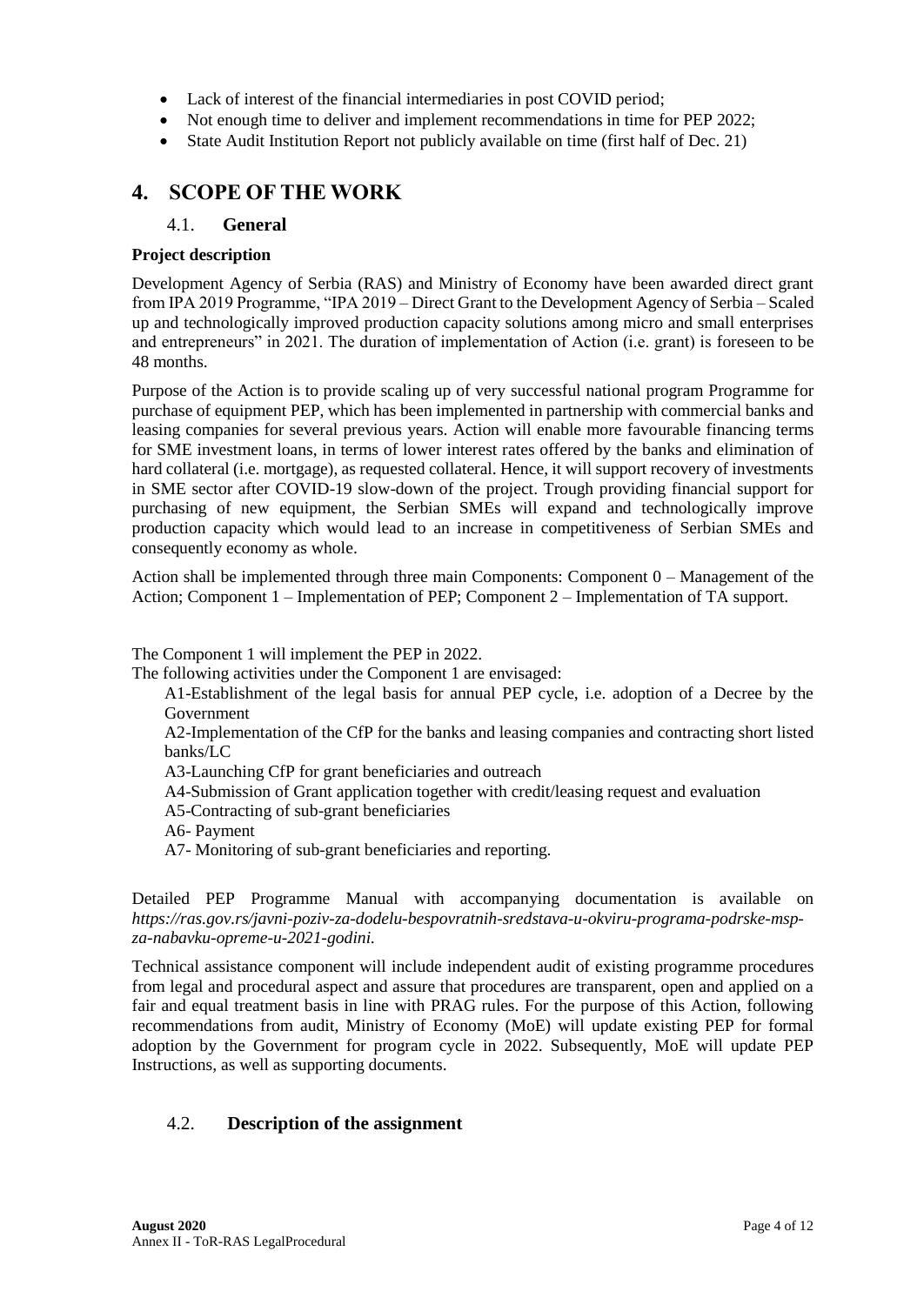The subject of this contract is Legal and procedural optimisation of PEP - independent audit of existing programme procedures from legal and procedural aspects:

- Legal and procedural optimisation (in the first phase only key critical legal and procedural recommendations and in second phase detailed recommendations)
- Customised Legal and procedural support services on demand during the PEP implementation
- Capacity building of staff involved in PEP.

Assignment will consist of 2 components. First one will cover legal and procedural optimisation, and the Component 2 will cover Capacity building of staff involved in PEP.

### **Component 1 - Legal and procedural optimisation**

Ground for this activity will be the existing PEP set up from legal and procedural aspects, as well as Final Report of the State Audit institution. The legal and procedural optimisation will be two phases process:

- 1) In the first phase the Contractor will prepare General Assessment of key legal aspectslargely based on the Final report of State Audit Institution, General assessment should only contain recommendations that address critical elements at the moment, if any, that are necessary and possible to implement in Program in 2022; General Assessment should not include procedural optimisation.
- 2) In the second phase, the Contractor will prepare **Detailed Report** on recommendations on Legal and procedural optimization of PEP including preparation of the draft documents and procedures for implementation of the PEP 2023 as well as all necessary actions that in this respect. Detailed report should contain recommendations from the Final report of State Audit Institution that require more time to be implement and are necessary to implemented in Program in 2023 (in debt analysis).

This activity will also include customised Legal and procedural support services on demand during the PEP implementation.

Provider will analyse full alignment of PEP with the relevant legislative framework and all legal and administrative acts should be scrutinized. Second segment of this scrutiny process, will build upon the results of the legal analysis, and focus on the analysing the procedural aspect of PEP in order to make PEP more user friendly and more efficient (e.g. eliminating unnecessary steps, unnecessary documentation, etc.). Under this audit of procedures, each procedure within the PEP (e.g. application of banks, selection of banks, application of SMEEs, selection of SMEEs, decision-making process, informing the applicants, complaint procedure, etc.) will be analysed and recommendations on its optimisation will be prepared.

#### **Component 2 - Capacity building of staff involved in PEP**

Capacity building programme for the MoE and RAS and to limited extend to partner financial institutions will be provided. That will be achieved through organization of several sets of team building and training sessions on selected topics. These trainings will be related to introducing changes and alterations in PEP and MIS following provided recommendations, other areas of impact on PEP at least the following: recent changes in state aid policy, tax policy, administrative procedures) and new skills acquiring (recent changes in state aid policy, tax policy, administrative procedures, knowledge in the field of Company Law, knowledge in the field of Law on Electronic Document, knowledge in the field of Law on Administrative Procedures .

#### 4.3. **Geographical area to be covered**

The contract shall be implemented in the Republic of Serbia.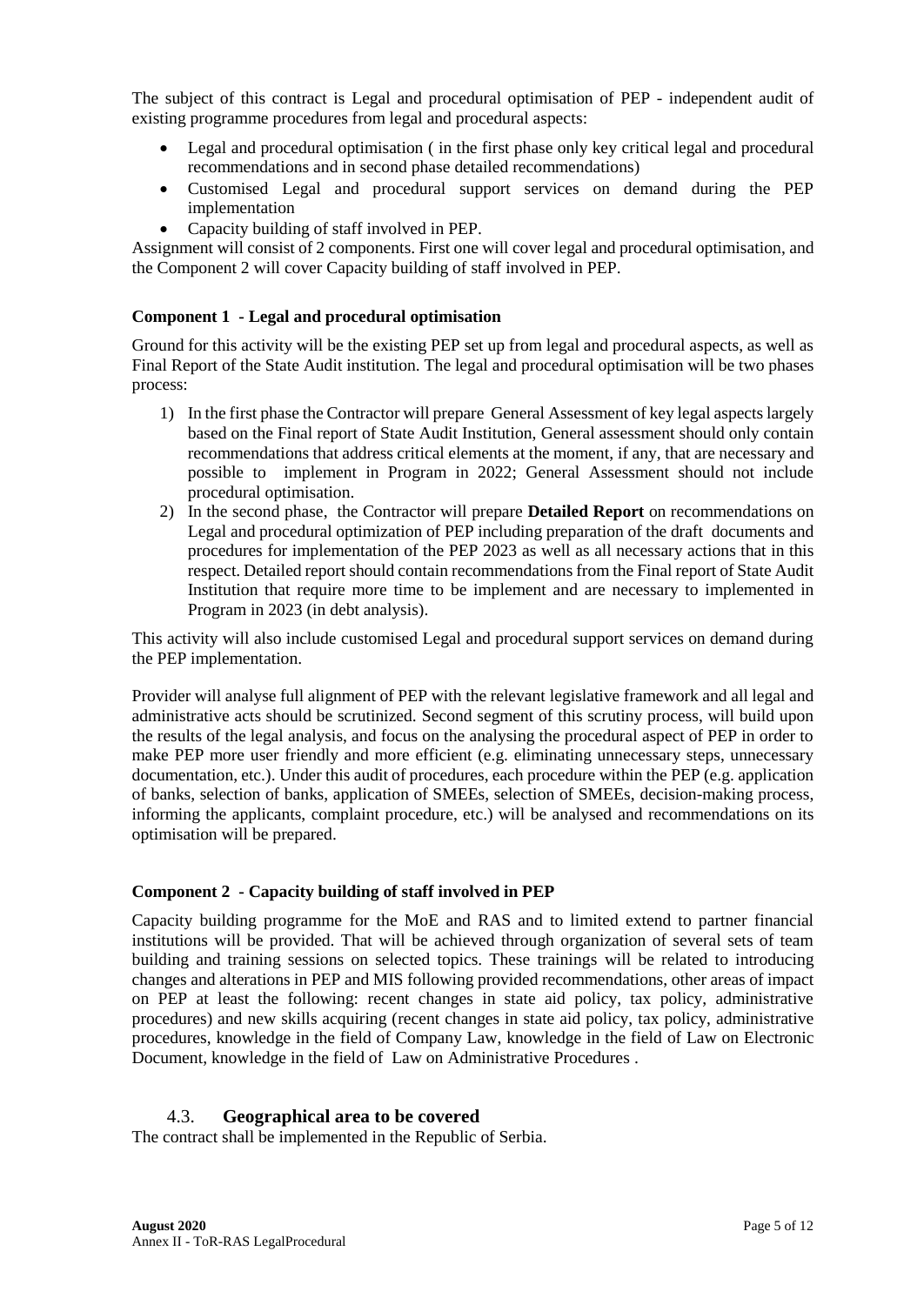# 4.4. **Target groups**

Key target group of this Action is Serbian private micro, small and medium enterprises, including sole traders and co-operatives, engaged in manufacturing, construction and engineering.

Key target group of this contracts are employees in RAS and MoE and to limited extend partner financial institutions.

# 4.5. **Specific work**

### **Component 1. - Legal and procedural optimization of PEP**

### **Indicative timeline for Component 1:**

- **-** General Assessment of key legal aspects largely based on the Final report of State Audit Institution and PEP Evaluation report 2016 – **End of December 2021 / First half of January 2022**
- **- Detailed Report** on recommendations on Legal and procedural optimization of PEP including preparation of the draft documents and procedures for implementation of the PEP in 2023.-End of June 2022.
- **-** Customised Legal and procedural support services on demand during the PEP implementation.-during the implementation of the Contract

### **Description of Component 1:**

- Contractor will prepare General Assessment of key legal aspects largely based on the Final report of State Audit Institution, if any, that are necessary and possible to implement in PEP in 2022, as well as on PEP Evaluation report 2016.
- Contractor will prepare **Detailed Report** on recommendations on Legal and procedural optimization of PEP including preparation of the draft documents and procedures for implementation of the PEP 2023 as well as all necessary actions that in this respect.
- Contractor will analyse full alignment of PEP with the relevant legislative framework and all legal and administrative acts should be scrutinized.
- Contractor will provide elimination of any eventually legal inconsistency, as well as, strengthening legal prudency of PEP.
- Contractor will analyse the procedural aspect of the PEP Second segment of this scrutiny process, will build upon the results of the legal analysis, and focus on the analysing the procedural aspect of the PEP in order to make the PEP more user friendly and more efficient. Under this audit of procedures, each procedure within the PEP (e.g. application of banks, selection of banks, application of SMEEs, selection of SMEEs, decision-making process, informing the applicants, complaint procedure, etc.) will be analysed and recommendations for optimization (e.g. eliminating unnecessary steps, unnecessary documentation, etc.) of the PEP will be prepared. Procedural aspect of PEP will provide evaluation of procedural implementation of Project.
- Contractor will provide Customised Legal and procedural support services on demand during the PEP implementation.

#### **The following deliverables are expected under Component 1:**

| <b>Outputs</b>                                                                                                                                                                                                        | <b>Indicative timing</b>                                                   |
|-----------------------------------------------------------------------------------------------------------------------------------------------------------------------------------------------------------------------|----------------------------------------------------------------------------|
| General Assessment of key legal aspects<br>based on the Final report of State Audit<br>Institution and PEP Evaluation report<br>2016, if any, that are necessary and<br>possible to be implemented in PEP in<br>2022. | Completed and delivered to RAS by<br>January 15 <sup>th</sup> 2022 latest. |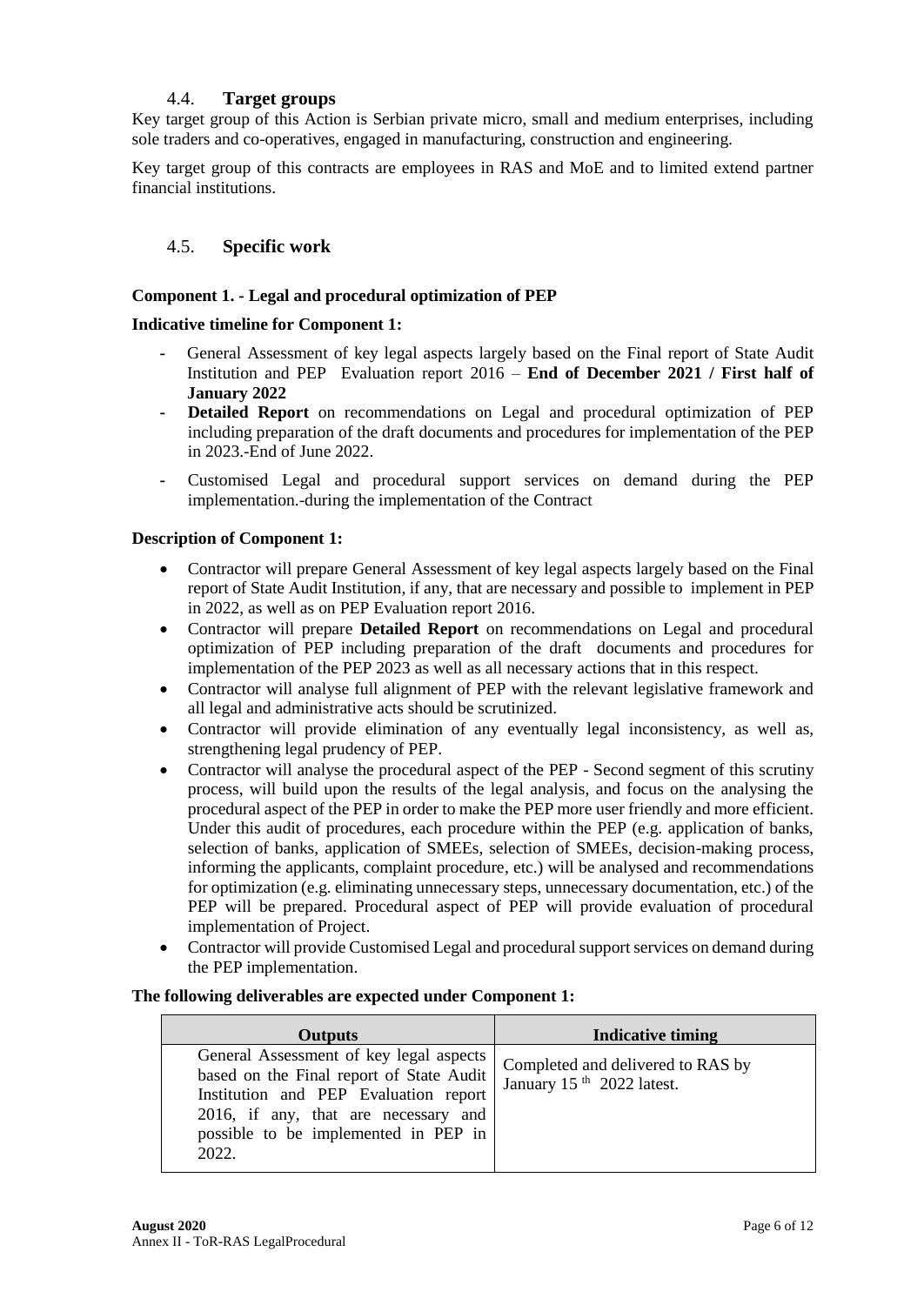| Detailed Report on recommendations on<br>Legal and procedural optimization of PEP<br>including preparation of the<br>draft<br>documents and<br>procedures<br>for<br>implementation of the PEP 2023, as well<br>as all necessary actions that in this respect. | Completed and accepted by RAS by June<br>$30^{th}$ 2022. |
|---------------------------------------------------------------------------------------------------------------------------------------------------------------------------------------------------------------------------------------------------------------|----------------------------------------------------------|
| Customised Legal and procedural support<br>services on demand during the PEP<br>implementation                                                                                                                                                                | During the Contract implementation.                      |
|                                                                                                                                                                                                                                                               |                                                          |

### **Component 2. - Capacity building of staff involved in PEP**

Capacity building activities which are subject of this Contract are part of Capacity Building Programme envisaged by the Action.

Indicative timeline for Component 2:

- **- For preparation of the Capacity building programme with Training need assessment (TNA) –** till August 2022
- **- For Capacity building programme implementation–** August 2022 August 2023

#### **Description of Component 2:**

Capacity building programme should be provided for the MoE and RAS and to some extend to partner financial institutions. That will be achieved through organization of several sets of team building and training sessions on selected topics.

These Training programme will consist of two pools of trainings. One pool (Pool 1) will be related to introducing changes and alterations in PEP following provided recommendations, and the other one (Pool 2) will focus on other areas of impact on the PEP (inter alia recent changes in state aid policy, tax policy, administrative procedures) and new skills acquiring, recent changes in state aid policy, tax policy, administrative procedures knowledge in the field Companies Law, knowledge in the field of Law on Electronic Document, knowledge in the field of Law on Administrative Procedures.

- Contractor will conduct TNA of staff involved in PEP, relaying on Assesment/Report/recommendations on Legal and procedural optimization of PEP in order to define pool of trainings and team building sessions which aim is to introduce changes and alterations in PEP following provided recommendations (Pool 1). Pool 1 will cover at least 3 team building sessions with 6 days in total for approx. 25 trainees per session.
	- o First team building sessions will be organized from August 2022 after Detailed Report is delivered and accepted by CA Curricula: Day 1 – presentation of Detailed Report conclusions related to legal aspects. Day 2 - presentation of Detailed Report conclusions related to procedural aspects.
- Contractor will prepare Capacity building programme that will consist of the TNA, proposed curricula for each training and proposed time line of trainings and team building sessions. Capacity building programme will also consist of Pool 2 that will entail trainings in the field of State aid policy, Tax policy, Company Law, Law on Electronic document, Law on Administrative procedures and other relevant topics. Pool 2 will consist of approximately 4 training modules - maximum of 8 training days in total; approx. 20 trainees per training module
- Some of workshop/training sessions should be planed in the form of the retreat (out of office, outside Belgrade) in order to gain full attention of the trainees.
- Contractor will implement Capacity building programme approved by Contracting authority and MoE. Contractor will provide trainers/experts for all trainings and team building sessions, as well as complete training material for participants and trainings additional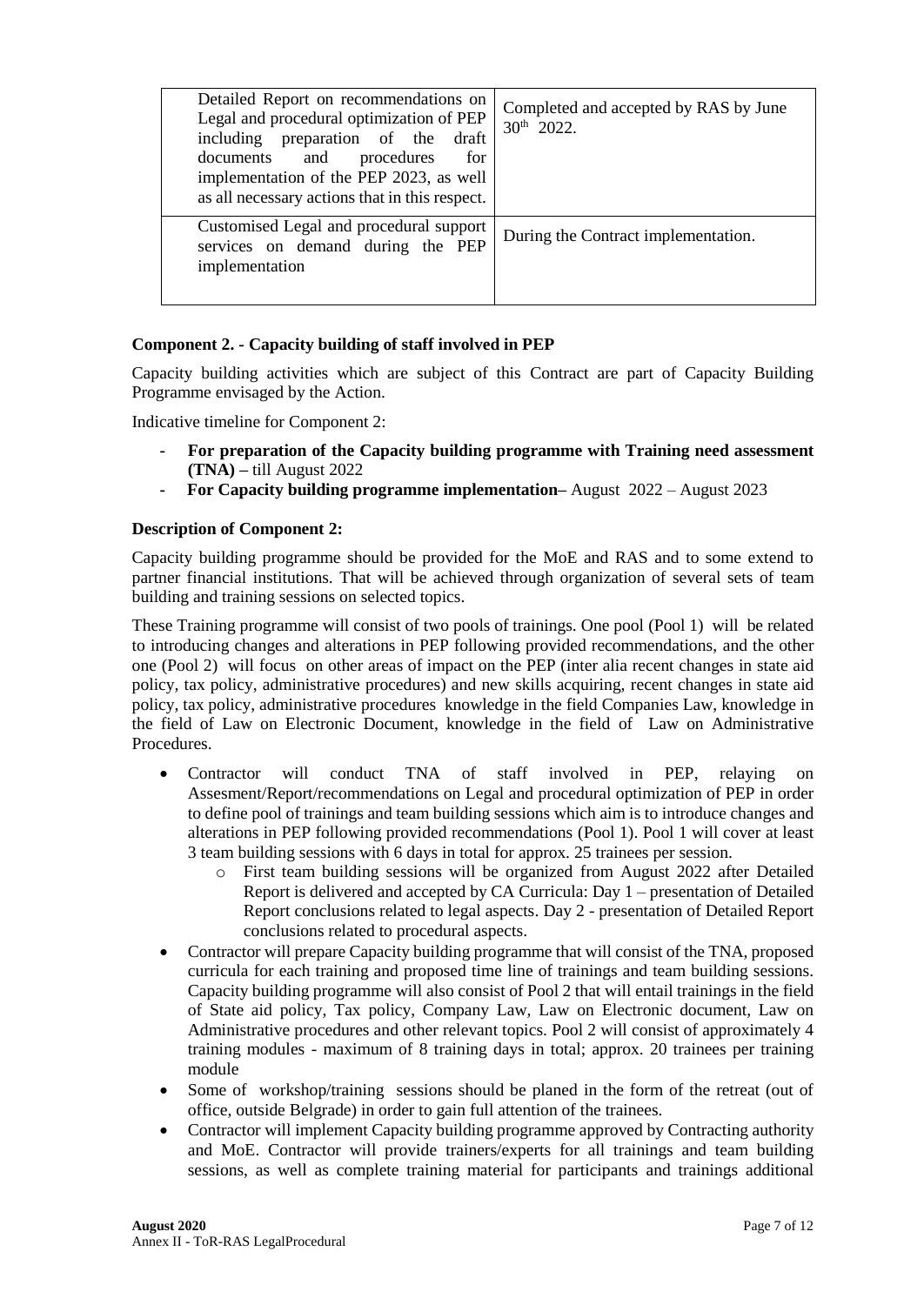equipment. Contractor is obliged to develop complete training material in Serbian and in English if requested by CA (user manuals, guidelines etc.) Organization costs of trainings and team building sessions (venue and catering) are not subject of this contract and will be provided by contracting authority. Also, Contractor will bear travel and accommodation cost of trainees that participate at workshop/training sessions.

- All training materials should be available for use after the completion of the Contract (hard copy and on line versions).
- ❖ Training topics, as well as number of training days per training could be adjusted later according to TNA and with approval of Contacting authority/ MoE.

| <b>Outputs</b>                                              | <b>Indicative timing</b>                            |  |  |
|-------------------------------------------------------------|-----------------------------------------------------|--|--|
| Training need assessment of staff involved in<br><b>PEP</b> | Completed and accepted by RAS by<br>August 1, 2022  |  |  |
| Capacity building programme                                 | Completed and accepted by RAS by August<br>15, 2022 |  |  |
| Capacity building programme implementation                  | Completed by August 31, 2023                        |  |  |

### **The following deliverables are expected under Component 2:**

### 4.6. **Project management**

#### **Responsible body**

Development Agency of Serbia

#### **Management structure**

The Contractor will work closely with 2 RAS Advisors in charge for PEP implementation that will be in charge for daily communication with Contractor.

Project Manager is responsible to give final approvals for tattled deliverables.

The overall team for implementation of the Action from which this contract is financed is comprised of:

**Development Agency of Serbia (RAS)** is the beneficiary of the direct grant and it is in charge of overall management and implementation of the entire Action. For the overall management of the Action, RAS will appoint high-rank official to act as Project manager. Project manager would rely on the support of 4 additional RAS officials tasked with project management activities, as well as the team of 5 individual experts. RAS Procurement unit and RAS Financial unit shall support the implementation of Action as well. Staff from IPA Unit of the MoE will also provide support to the Project manager.

**Ministry of the Economy (MoE) is co-applicant and MoEs main responsibilities are preparation of the legal basis for PEP, launching Calls for Proposals (CfP)** for selection of commercial banks and leasing companies, as well as a CfP to business entities for the award of grants, establishment and participation in Committee for selection of banks/ LCs and Grant Committee and oversees PEP implementation. **Having in mind that legal and procedural aspects of the PEP are under the MoEs jurisdiction, MoE will be the key stakeholder for this activity**.

MoE will ensure the national funding from the state budget, which is intended solely for PEP CfP in 2022. Commercial banks and leasing companies are involved in PEP implementation. They are receiving the applications for grants and requests for credit or financial leasing, performing administrative checks of the submitted grant application, approve credit or financial leasing requests and perform monitoring of sub-grant beneficiaries. Accredited regional development agencies provide technical assistance to RAS in the implementation of monitoring of earmarked funds used.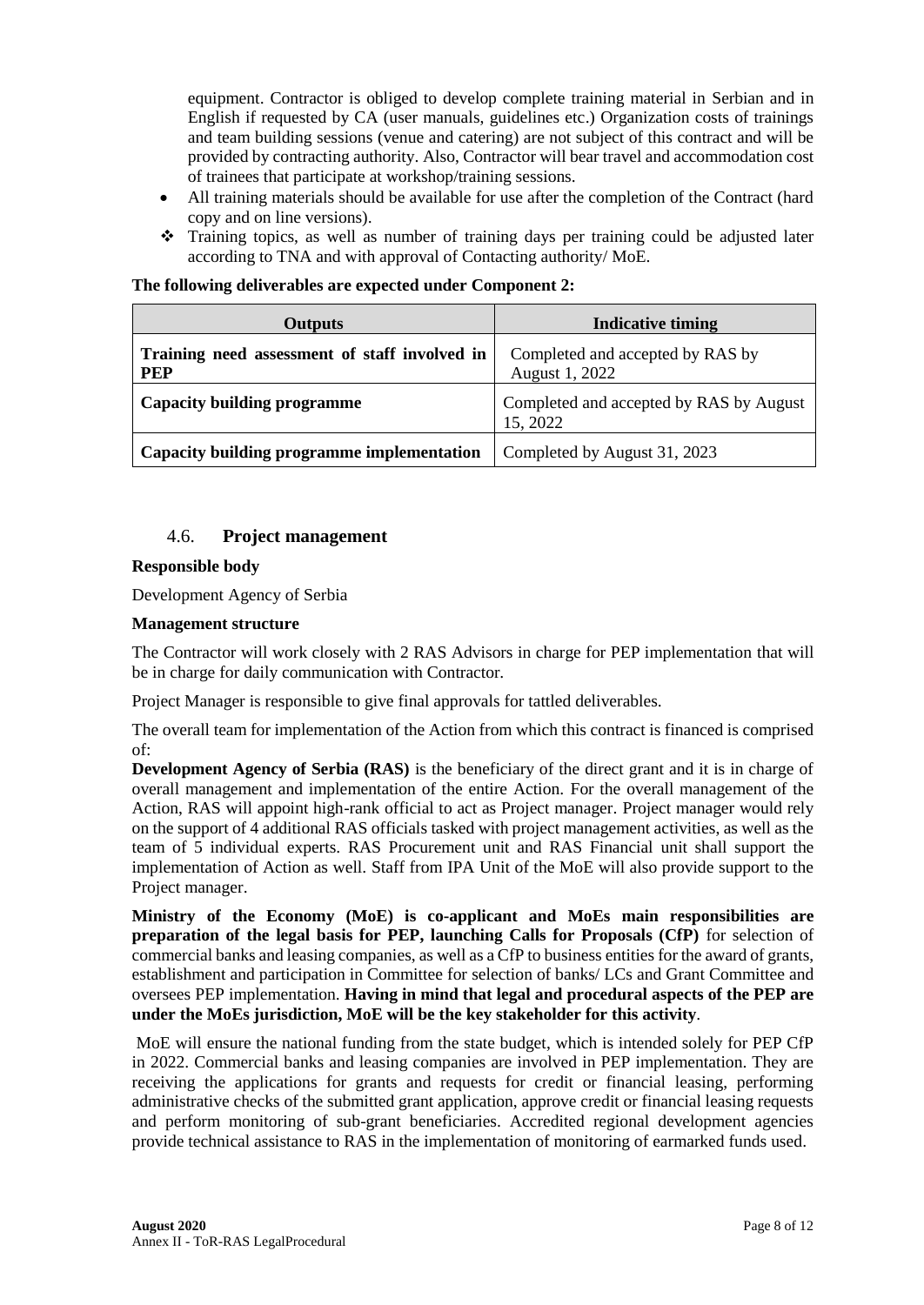**Project Steering Committee (PSC)** will be established to perform overall monitoring and steering of the implementation of the Action.

### **Facilities to be provided by the contracting authority and/or other parties**

RAS will provide to the Contractor all relevant materials, documentation, and information for the delivery of envisaged outputs.

# **5. LOGISTICS AND TIMING**

## 5.1. **Location**

Republic of Serbia

### 5.2. **Start date & period of implementation**

The intended start date is December 2021 and the period of implementation of the contract will be 21 months from this date. Please see Articles 19.1 and 19.2 of the special conditions for the actual start date and period of implementation.

# **6. REQUIREMENTS**

## 6.1. **Staff**

Note that civil servants and other staff of the public administration of the partner country, or of international/regional organisations based in the country, shall only be approved to work as experts if well justified. The justification should be submitted with the tender and shall include information on the added value the expert will bring as well as proof that the expert is seconded or on personal leave.

#### **Key experts**

All experts who have a crucial role in implementing the contract are referred to as key experts. Key experts are defined, and they must submit CVs and signed Statements of Exclusivity and Availability.

Key expert mobilized under this contract must:

- be proficient in English spoken and written.
- have excellent communication, organizational, planning and time management skills.
- be proficient in computer literacy: MS Office applications as a minimum.
- be proficient in report drafting

Any qualifications, skills and experience stated in the respective CV of an expert must be substantiated by supporting documents such as copies of degrees or diplomas and employers' certificates, otherwise they may not be taken into account.

### **Key Experts 1 and 2: Legal and Procedural specialists – (Expert with higher specific professional experience will be the Team leader)**

#### Qualifications and skills:

- University degree in the following field: Law
- General professional experience:

At least 10 years of general postgraduate work experience in the field of Law

#### Specific professional experience

• At least one expert has experience in work with or for governmental institutions and/or International Financial Institutions (IFI's) (preferably 3 years of work in a governmental institution and/or International Financial Institutions on the position of senior advisor or at least 2 years experience in projects in which the governmental institution and/or International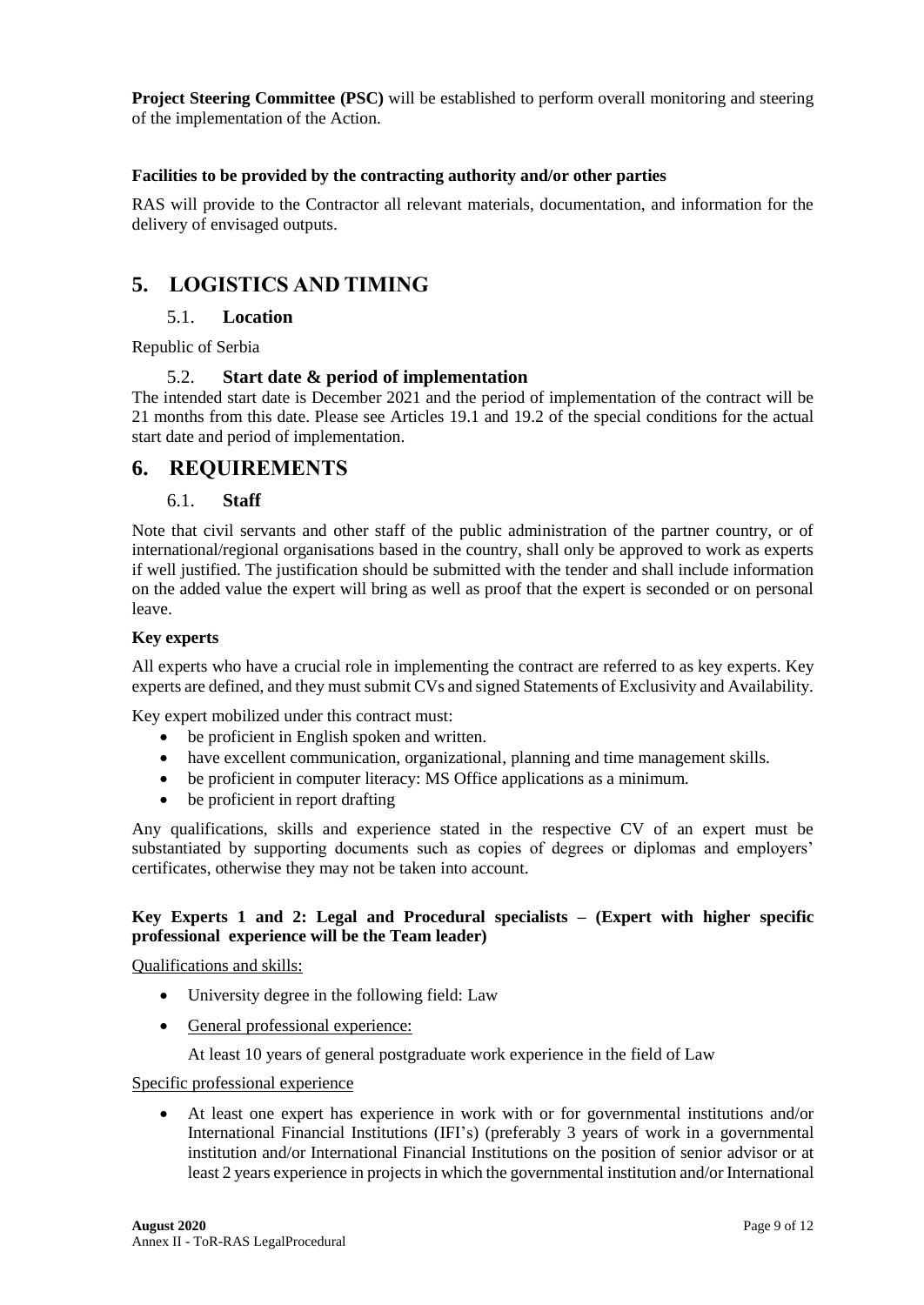Financial Institutions were one of the partners in the implementation, of which on positon of key expert on at least 1 project); the stated work experience must have been acquired in the last 8 years

- At least one expert has experience in drafting analyses related to projects that have as their subject a revision or implementation of the applied legal framework or drafting of the legal framework in the field of commercial law and/or public administration law (2 years experience in projects where subjects of audit were application of the legal framework in field of commercial law and/or law in the field of state administration, out of which on positon of key expert on at least 1 project); the stated work experience must have been acquired in the last 8 years
- Experience with IFI's and EU funded projects will be considered as an advantage
- Experience in the field of SME support and Commercial Law will be considered as an advantage

Key expert's must be independent and free from conflicts of interest in the responsibilities they take on.

The contractor will provide 2 key experts with the above qualifications.

### **Other experts, support staff & backstopping**

CVs for experts other than the two key expert's should not be submitted in the tender but the tenderer will have to demonstrate in their offer that they have access to experts with the required profiles. The contractor shall select and hire other experts as required according to the needs. The selection procedures used by the contractor to select these other experts shall be transparent, and shall be based on pre-defined criteria, including professional qualifications, language skills and work experience.

All experts that will be engaged to conduct trainings will have to fulfil following criteria:

- Have university degree in the specific area that is the topic of the training
- Have at least 5 years of experience in the specific area that is the topic of the training
- Excellent communication and presenting skills
- Experience in providing training to civil servants in the fields relevant to this project is considered as an advantage.

The costs for backstopping and support staff, as needed, are considered to be included in the tenderer's financial offer.

#### 6.2. **Office accommodation**

Office accommodation for each expert working on the contract is not foreseen to be provided by the contractor. Contract authorities currently supports adaptability to remote work conditions according to COVID conditions.

## 6.3. **Facilities to be provided by the contractor**

The contractor must ensure that experts are adequately supported and equipped for performing the services under this ToR.

## 6.4. **Equipment**

**No** equipment is to be purchased on behalf of the contracting authority / partner country as part of this service contract or transferred to the contracting authority / partner country at the end of this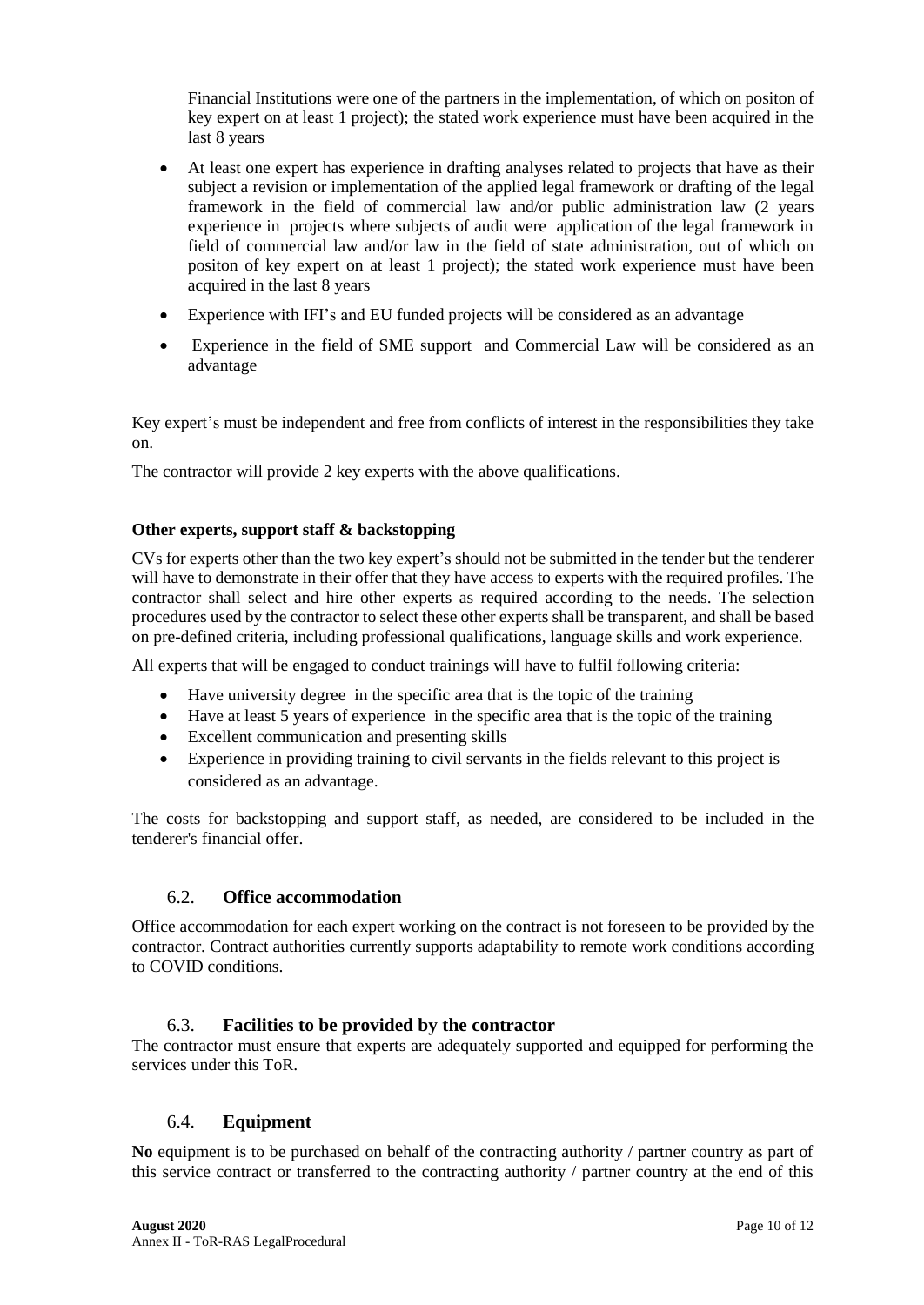contract. Any equipment related to this contract which is to be acquired by the partner country must be purchased by means of a separate supply tender procedure.

# **7. REPORTS**

# 7.1. **Reporting requirements**

The contractor will submit the following reports in English in one original and one copy. In addition to any documents, reports and output specified above, the contractor shall provide the following reports:

| Name of report                                                                                                | <b>Content</b>                                                                                                                                                                                                                                                                                                                                                                                                                                                                           | <b>Time of submission</b>                                                                                                                                                                        |
|---------------------------------------------------------------------------------------------------------------|------------------------------------------------------------------------------------------------------------------------------------------------------------------------------------------------------------------------------------------------------------------------------------------------------------------------------------------------------------------------------------------------------------------------------------------------------------------------------------------|--------------------------------------------------------------------------------------------------------------------------------------------------------------------------------------------------|
| <b>Inception Report</b><br>(recommended<br>number<br>of<br>max.<br>20<br>is<br>pages<br>excluding<br>annexes) | Analysis of existing situation, update the<br>methodology of the project and its<br>components. Set out detailed plan of<br>work for the project indicating each<br>activity, area of expertise and list of<br>deliverables and identify the support<br>personnel required.                                                                                                                                                                                                              | No later than 1 week<br>following contract<br>commencement day.                                                                                                                                  |
| Interim report                                                                                                | Short description of progress and outputs<br>delivered considering ToR and technical<br>and financial offer including problems<br>encountered and planned work for the<br>next 6 months; each interim report should<br>be accompanied with the monthly<br>timesheets for Legal and procedural<br>specialist for approval; each interim<br>report should be accompanied with the<br>invoice/ calculation and documentary<br>evidence of the outputs delivered in the<br>reporting period. | No later than 7 days after the<br>end of each 6-month<br>implementation period.                                                                                                                  |
| Final report                                                                                                  | Description and summarising all<br>achievements (technical and financial)<br>including problems encountered and<br>recommendations during overall<br>implementation period considering ToR<br>and technical and financial offer. Final<br>report should be accompanied with the<br>final invoice of the balance and<br>documentary evidence of the outputs<br>delivered in the last reporting period and<br>monthly timesheets for Legal and<br>procedural specialist for approval.      | Draft Final report - No later<br>than 1 month before the end<br>of the implementation period.<br>Final report - Within 7 days<br>upon receiving RAS<br>comments on the draft of<br>Final report. |
| Training/team<br>building<br>sessions<br>report                                                               | Each report should consist of all training<br>material, lists of participants, training<br>evaluation lists and short description of<br>activity.                                                                                                                                                                                                                                                                                                                                        | No later than 7 days after the<br>end of each training/team<br>building sessions                                                                                                                 |

# 7.2. **Submission and approval of reports**

Reports referred to above must be submitted to RAS advisors in charge for PEP implementation. The reports must be written in English and Serbian. The Project Manager, identified in the contract, is responsible for approving the reports. Two hard copies of the approved reports referred to above must be submitted to the CA Project Manager identified in the contract, together with the electronic version on flash drive or appropriate electronic memory media.